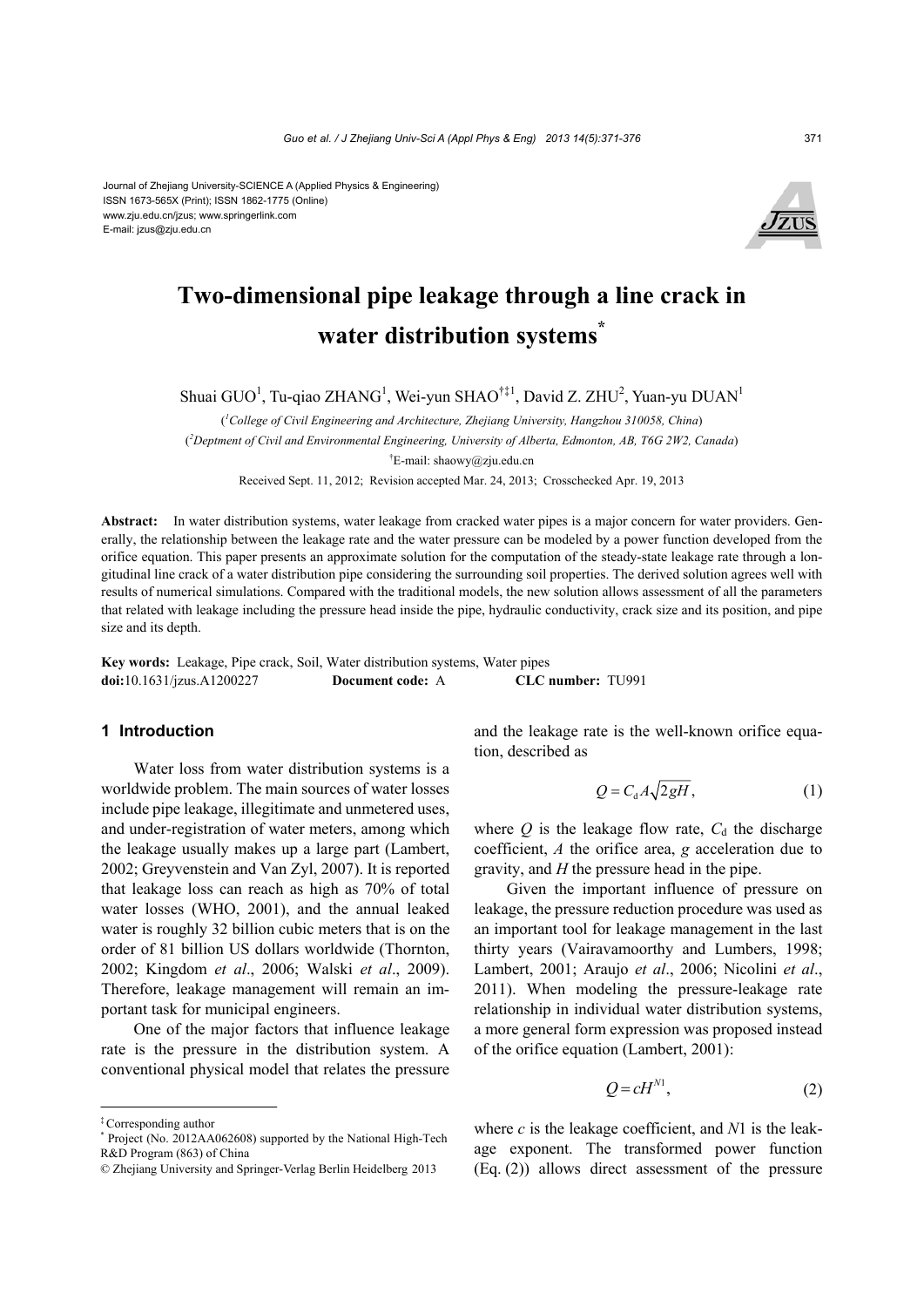reduction effectiveness on leakage control, for example, if the leakage exponent *N*1 equals the theoretical value of 0.5, when the pressure is halved, the leakage flow rate will reduce by 29%. However, a lot of field studies from Japan (Lambert, 2001) and UK (Farley and Trow, 2003) have shown that *N*1 can be much larger than 0.5 and can vary between 0.5 and 2.79.

The mechanism for the deviation of the leakage exponent from the theoretical value of 0.5 is not well understood for its complexity. Van Zyl and Clayton (2007) proposed four factors that may be responsible for the higher leakage exponents including leak hydraulics, pipe material behavior, soil hydraulics and water demand. The effect of leak hydraulics has been researched extensively, and a recent experimental investigation on the influence of different types of leak openings including artificial holes, corrosion holes, longitudinal and circumferential cracks on the leakage-pressure relationship was conducted by Greyvenstein and Van Zyl (2007). Their results confirmed that the value of the leakage exponent had a wide range and can be lower and higher than the theoretical value of 0.5. Cassa *et al.* (2010) studied the behavior of different pipe materials under pressure using finite element analysis. Their results highlight the important influence of existing cracks on the leakage, and a linear relationship between the leak area and pressure was proposed. A recent work from Ferrante (2012) has extended the results of Cassa *et al.* (2010) by taking the plastic deformation or viscoelastic effect into consideration.

However, there have been few studies on the influence of the surrounding soil on the leakage (Coetzer *et al*., 2006). The objective of this work is to present an analytical result for predicting the steady-state leakage through a line crack taking influence of the surrounding soil into consideration. Under some reasonable assumptions, the problem was simplified into a 2D one. In order to simplify the complex boundary conditions, one conformal mapping technique (the Möbius transformation) and a new mathematical method (the equivalent circumference method) were introduced. Consequently, an approximate solution was obtained.

## **2 Methodology**

Pipes of different materials usually fail in certain characteristic ways, depending on their material properties; for example, corrosion holes often occur on the steel and cast iron pipes (Van Zyl and Clayton, 2007), while line cracks are common in asbestos cement pipes. Since the asbestos cement material pipes were widely used in the past in China, pipes with longitudinal type of cracks are frequently seen after excavation. As shown in Fig. 1, we consider a cylindrical water pipe embedded in a semi-infinite aquifer. There is a line crack along the pipe wall. In practice, the longitudinal type of crack usually extends a long distance along the pipe wall. In such cases, the leak process can be approximated as a 2D seepage flow problem. To simplify the problem, the following assumptions are made: (1) the aquifer is fully saturated; (2) the surrounding soil is homogenous and isotropic with a constant permeability; and, (3) leakage is steady-state, i.e., the leaking water is drained off.



**Fig. 1 A section of water pipe with a line crack embedded in a semi-infinite aquifer**

The above simplifications are common in analytical studies, despite the deviations from the real cases. The groundwater table is taken as the reference datum, and a Cartesian coordinate system is obtained. The radius of the water pipe is *r*, the depth of groundwater table is *h*, *α* represents the location of the crack (from the horizontal line to the centerline of the crack), and the open angle of the crack is *β*. Water flow in saturated soil obeys Darcy's law, which indicates a linear relationship between the velocity and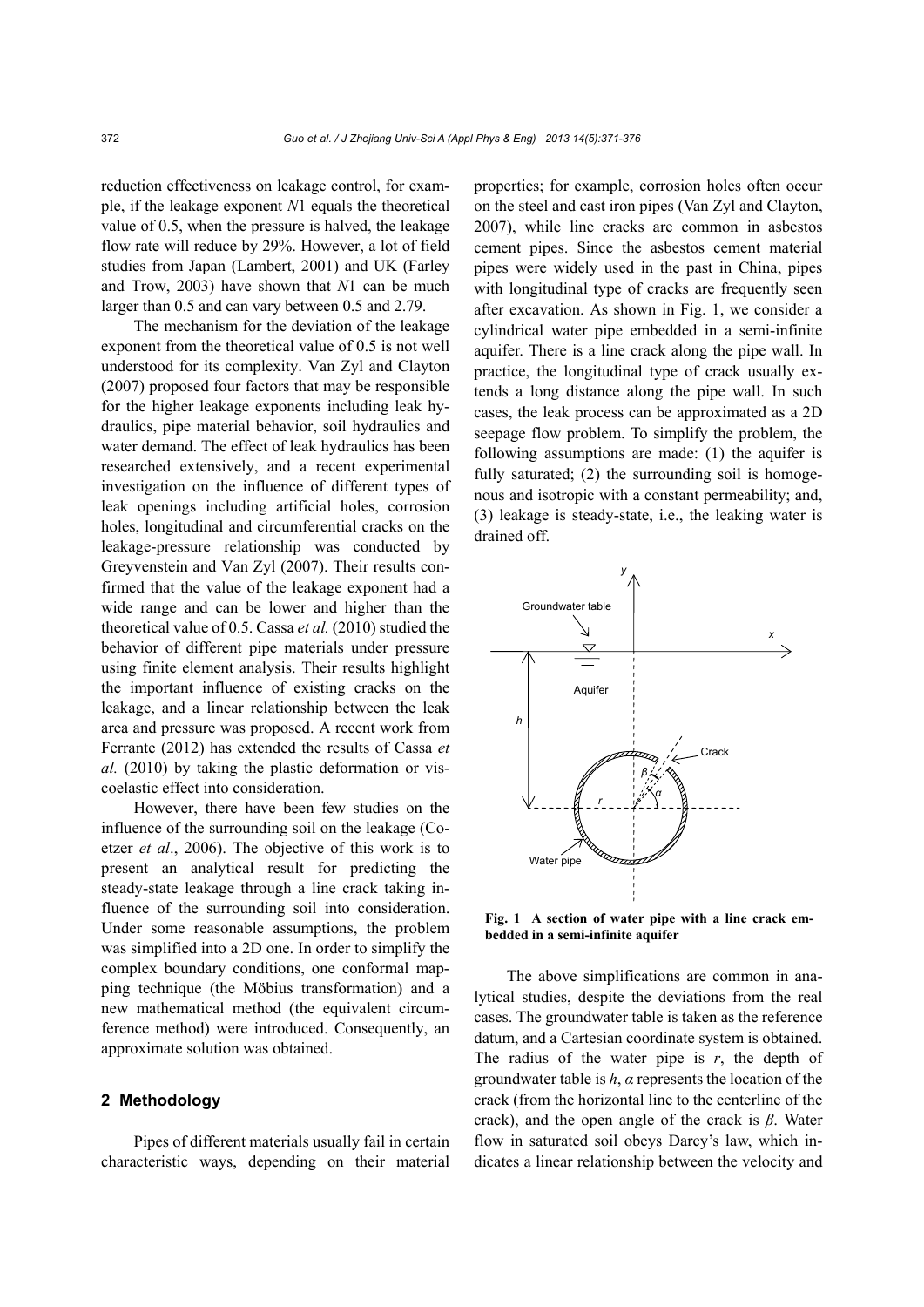the hydraulic gradient. By combining the continuity equation and the Darcy's equation, the leaking water movement in the aquifer will be governed by the following 2D Laplace's equation (Terzaghi *et al.*, 1996):

$$
\frac{\partial^2 \varphi}{\partial x^2} + \frac{\partial^2 \varphi}{\partial y^2} = 0,\tag{3}
$$

where  $\varphi$  is the hydraulic head. Above the groundwater table is the atmospheric pressure; therefore, the boundary condition at the groundwater table can be expressed as

$$
\varphi\big|_{y=0} = 0. \tag{4}
$$

On the other hand, the hydraulic head at the boundary between the crack and the aquifer equals the sum of the elevation head  $v$ , which is from the origin to its downward vertical position and the pressure head from inside pipe. Therefore, the boundary condition at the crack can be expressed as

$$
\varphi\big|_{\text{crack}} = \frac{P_i}{\gamma_w} + y,\tag{5}
$$

where  $P_i$  in the pressure inside the pipe, and  $\gamma_w$  is the water specific weight. If Eqs. (3)–(5) were solved exactly, then the absolute analytical solution for 2D leakage would be obtained. However, the complex second boundary condition (Eq. (5)) applying at the crack prevents its existence. Therefore, an approximate solution is more reasonable and practical and still has its significance for leakage assessment (Guo *et al*., 2013). To achieve this purpose, we firstly introduce an equivalent circumference method to simplify the second boundary condition, and then use the Möbius transformation technique to transfer the semiinfinite aquifer into a circular domain.

The principle of the equivalent circumference method is to transfer the line crack into a permeable column which is located at the center of the crack (Fig. 2a), making sure that the perimeter of the circumference of the small circle equals the crack arc length in the 2D plane, which means:

$$
2\pi r' = \beta r. \tag{6}
$$

Therefore, the called equivalent circumference actually represents equivalent permeable area. Then, translate the origin of the rectangular coordinate system to the center of the conceived circle, a new rectangular coordinate system *x-y* is constructed, and we have

$$
h' = h - r \cdot \sin \alpha. \tag{7}
$$

Next, we use the Möbius transformation to transfer the semi-infinite aquifer.



**Fig. 2** Images in the  $x'$ - $y'$  plain (a) and  $\xi$ - $\eta$  complex **plain (b)**

A major simplification of the mathematical formulation for problems governed by Laplace's equation can be achieved using conformal mapping techniques; one such technique is the Möbius transformation (Verruijt and Booker, 2000). It transfers the *x-y* plane into *ξ-η* complex plain, using the following form: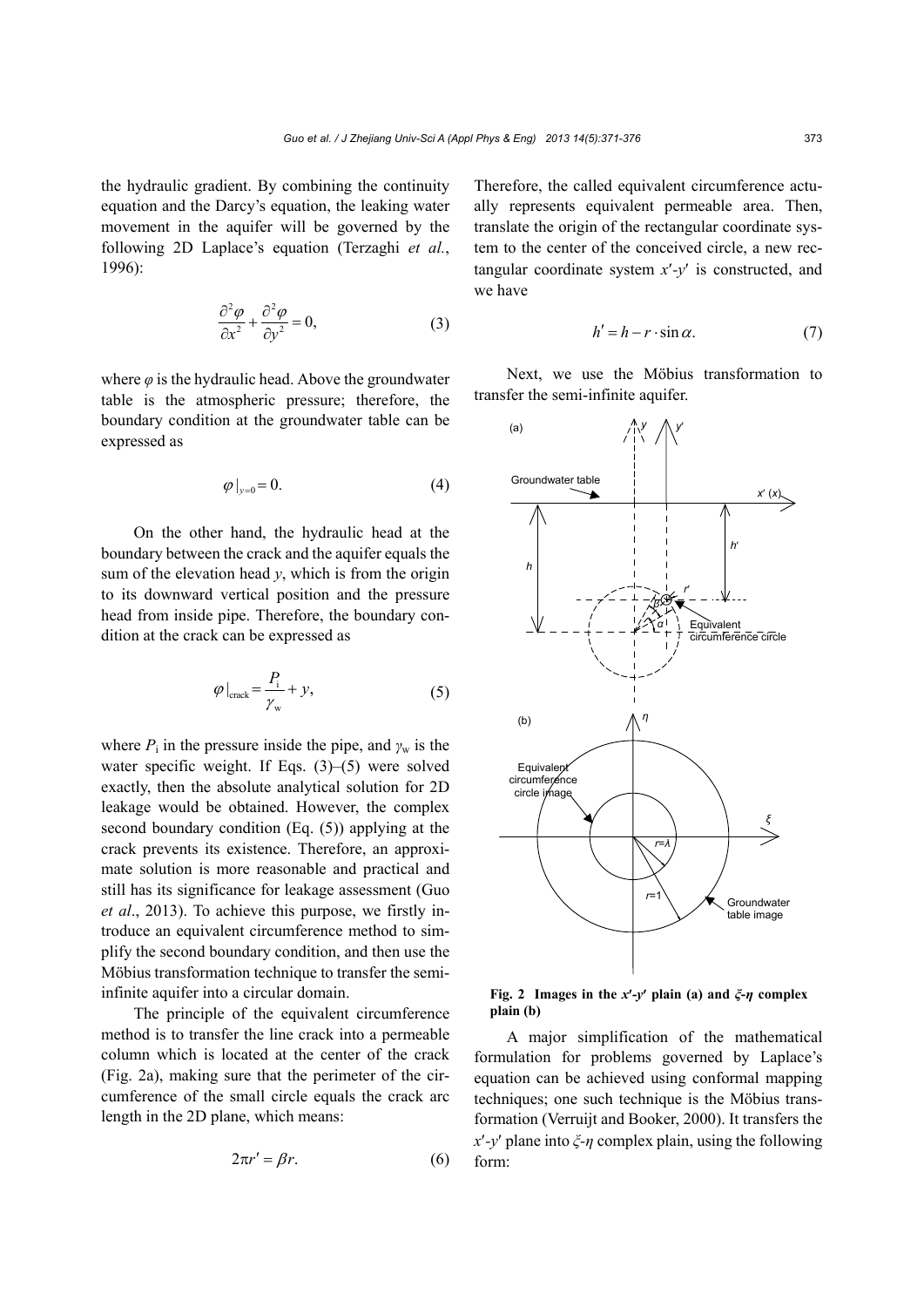$$
\xi = \frac{x'^2 + y'^2 - h'^2 + r'^2}{x'^2 + \left(y' - \sqrt{h'^2 - r'^2}\right)^2},\tag{8}
$$

$$
\eta = \frac{2x'\sqrt{h'^2 - r'^2}}{x'^2 + \left(y' - \sqrt{h'^2 - r'^2}\right)^2}.
$$
\n(9)

This transformation preserves Laplace's equation, and maps the conceived circle and the horizontal groundwater table onto two concentric circles of radius  $\lambda = (h'/r') - [(h'^2/r'^2) - 1]^{0.5}$  and 1, respectively (Fig. 2b). Then, in the *ξ-η* plane, we can rewrite the governing equation and boundary conditions by polar coordinate into the following forms:

$$
\frac{\partial^2 \varphi}{\partial r^2} + \frac{1}{r} \frac{\partial \varphi}{\partial r} + \frac{1}{r^2} \frac{\partial^2 \varphi}{\partial \theta^2} = 0, \tag{10}
$$

$$
\varphi\left|_{r=1}=0,\right.\tag{11}
$$

$$
\varphi|_{r=\lambda} = \frac{P_{\rm i}}{\gamma_{\rm w}} - h' \frac{(\lambda^2 - 1)^2}{\lambda^2 + 1} \frac{1}{1 - 2\lambda \cos \theta + \lambda^2}.
$$
 (12)

The general solution for Laplace's equation in a circular domain is readily obtained (Arfken and Weber, 1995). Substituting the boundary conditions Eqs.  $(11)$  and  $(12)$  into Eq.  $(10)$ , we can obtain the approximate solution for leakage through a line crack per unit pipe length as per the following equation:

$$
Q = -2\pi K \frac{\frac{P_i}{\gamma_w} - h \frac{1 - \lambda^2}{1 + \lambda^2}}{\ln \lambda},
$$
 (13)

where  $K$  is the hydraulic conductivity, and

$$
\lambda = \frac{2\pi(h - r\sin\alpha)}{\beta r} - \sqrt{\left(\frac{2\pi(h - r\sin\alpha)}{\beta r}\right)^2 - 1}.
$$

Since the open angle of the crack  $\beta$  is small,

therefore, 
$$
\lambda \ll 1
$$
,  $h \frac{1 - \lambda^2}{1 + \lambda^2} \approx h$ , and  $-\ln \lambda = \ln \frac{1}{\lambda}$   
 $\approx \ln \left( \frac{4\pi}{\beta} (h/r - \sin \alpha) \right)$ , then Eq. (13) can be simplified as

$$
Q = 2\pi K \left(\frac{P_i}{\gamma_w} - h\right) \ln^{-1} \left(\frac{4\pi}{\beta} \left(\frac{h}{r} - \sin \alpha\right)\right).
$$
 (14)

### **3 Results and discussion**

To verify the derived solution, numerical studies were conducted using the partial differential equation (PDE) tool box in MATLAB. The results of the analytical solution and numerical simulations are compared in Table 1;  $Q_N$  represents the numerical result, and *Q*A the analytical value. Cases No. 2 and No. 3 show the influences of pipe radius and crack position on leakage, respectively; Case No. 4 shows the influence of defect opening angle, while Case No. 5 shows the influence of the groundwater table. The flow net for Case No. 2 in the physical domain is given in Fig. 3, where contours are at an interval of 0.01 m, and the water velocity is shown in arrows.

As shown in Table 1, the relative differences of analytical and numerical values are less than 40%. Considering the inevitable error in the numerical simulation, the proposed model indicates an acceptable degree of accuracy on estimating leakage rate.

Compared with the highly simplified power function model (Eq. (2)), advantages of the derived analytical expression for steady-state leakage lie in the inclusion of all the parameters responsible for the water lost from leakage including the pressure, the hydraulic conductivity, the crack size and its position, and the pipe size and its depth below the groundwater table.

| Case  | h(m)          | r(m) | $\alpha$ |                  |         | $\beta$ $P_i/\gamma_w$ (m) Number of elements | $O_N/K(m)$ |       | $Q_A/K(m)$ $(Q_A-Q_N)/Q_N$ (%) |
|-------|---------------|------|----------|------------------|---------|-----------------------------------------------|------------|-------|--------------------------------|
| No. 1 |               | 0.10 | $\pi/2$  | $\pi/6$          | $-11.1$ | 38592                                         | 0.148      | 0.117 |                                |
| No. 2 |               | 0.15 | $\pi/2$  | $\pi/6$          | 11 1    | 36352                                         | 0.202      | 0.128 | 36                             |
| No. 3 |               | 0.10 | $\pi/4$  | $\pi/6$          | 11 1    | 45632                                         | 0.119      | 0.116 |                                |
| No. 4 |               | 0.10 |          | $\pi/2$ $\pi/12$ | -11-1   | 47872                                         | 0.118      | 0.104 | 12                             |
| No. 5 | $\mathcal{L}$ | 0.10 | $\pi/2$  | $\pi/6$          | 13.0    | 43008                                         | 0.741      | 1.026 | 38                             |

**Table 1 Comparison between analytical results and numerical results**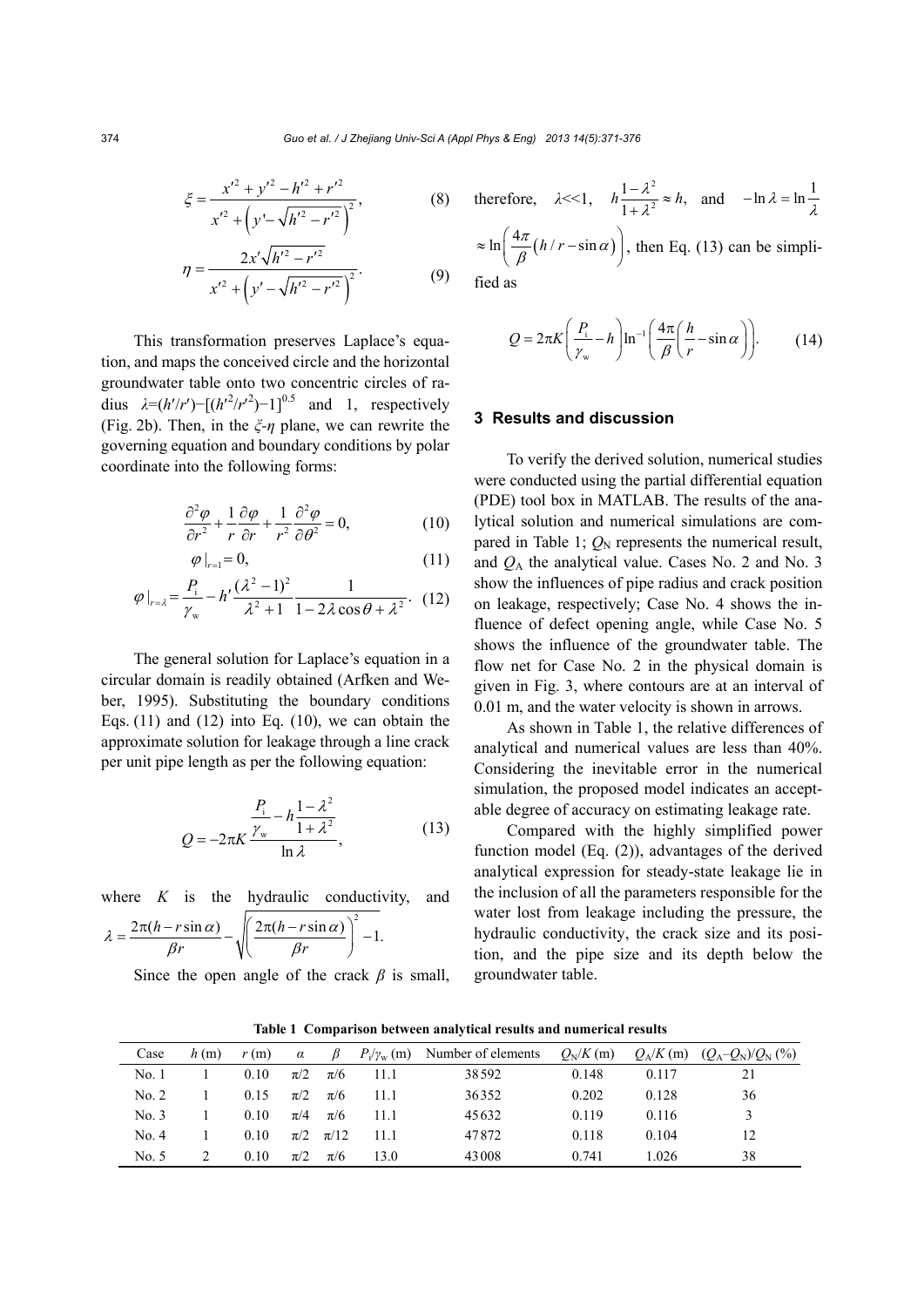

**Fig. 3 Flow net around the water pipe with a line crack**

Lambert (2001) indicated that the crack area can vary with pressure, especially for plastic pipes. This has been numerically and experimentally demonstrated by Cassa *et al.* (2010), Greyvenstein and Van Zyl (2007) and Ferrante (2012). In their work, different models of leak area and pressure relationship were proposed. These models aim to offer an explanation to the fact that the leakage exponent can be significantly larger than 0.5 according to field studies. However, all these models did not consider the stress effect of the surrounding soil on the pipe wall. If the water pipe keeps in connection with the surrounding soil at the crack, and the boundary between the crack and the soil keeps intact, i.e., soil erosion or piping not happening, the surrounding soil would offer considerable radial and longitudinal stresses against the internal water pressure. Therefore, it can be expected that under steady state leak condition as considered in this study, the pressure and leakage relationship will not be far from a linear relationship, as described by the derived expression (Eq. (14)). This prediction agrees with the test results for the actual water distribution systems, for example, in Japan (averaged *N*1=1.15) and in UK (averaged *N*1=1.13) (Lambert, 2001). In fact, Walski *et al.* (2006) theoretically demonstrated that for a steady-state leakage as considered in this study, the head loss through the soil is much larger than it is through the crack. Burnell and Race (2000) also showed that leakage from supply pipes has a linear correlation to the internal pressure; therefore, the presented linear relationship between pressure and leakage by the new model is reasonable and shows agreement with the test results for actual water distribution systems.

On the other hand, it can be inferred from the derived equation that besides the pressure, hydraulic

conductivity is another most important factor on leakage. However, its effect on the leakage rate has not received much attention or any discussion in most of the previous studies. Fig. 4 shows the linear relationship between the hydraulic conductivity and the leakage rate. Parameters are taken as follows in Fig. 4: the radius  $r=0.1$  m, the groundwater depth *h*=1 m, the line crack locates at the top of the pipe, i.e.,  $\alpha = \pi/2$  and the open angle of the crack  $\beta = \pi/30$ . The water head inside the pipe  $P_i/\gamma_w$  has ten different values from 11.1 m to 12 m, and the hydraulic conductivity *K* has three different values from  $10^{-5}$  to  $10^{-7}$  m/s. The leakage rate *Q* is assessed by unit pipe length per day, i.e.,  $L/(m \cdot d)$ . As shown in Fig. 4, when the cracked pipe is buried under soil with bad permeability, for example, clay soil, which usually has a hydraulic conductivity smaller than  $10^{-7}$  m/s, the leaked water will be less than several liters one day per unit pipe length. However, if it is buried under soil with good permeability, for example, sandy soil, it will leak approximately 1 ton water one day per unit pipe length.



**Fig. 4 Effect of hydraulic conductivity on leakage** 

In actual water distribution networks, the water pressure head inside the pipe can differ significantly over the system. In some pipe segments near the water treatment plant, it can reach as large as 100 m; while in some segments far away from the water treatment plant or under an area with relatively high elevation, it reduces to that only meet the minimum standard, for example 12 m. For the pipe carrying high pressure, once it has any crack, the surrounding soil particles will be fluidized and be quickly washed away by the high pressure water. The hydraulic gradient beyond which the soil will be boiling is known as the critical